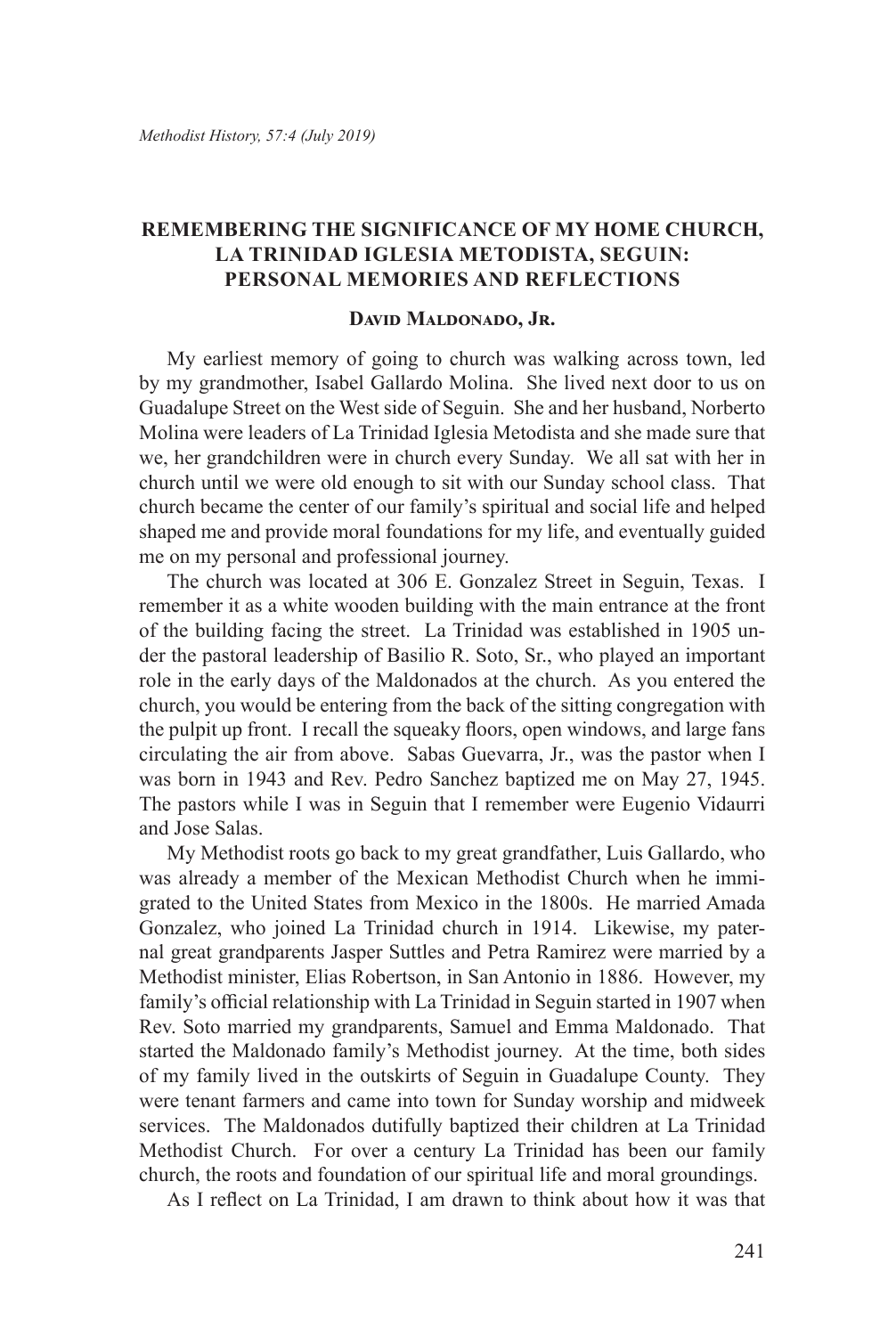my ancestors came to be loyal members of La Trinidad Methodist Church, and the significance it had for our family and the other Mexican American congregants. Seguin was a segregated community in which the Mexican American population paid the social, economic, and political price that came with ethnic and racial segregation. My ancestors were children of immigrants and poor Mexican American tenant farmers. Certainly they, as well as most of the congregation at La Trinidad, were not middle class or among the elite. Their social reality was one of racial segregation and social/economic inequality. Their educational attainment levels were at the lowest among the population. Survival was a major endeavor.

My ancestors additionally lived among a population that was historically and culturally Catholic. The Mexican-American culture was heavily Mexican and its social and community life was shaped by the Catholic Church. Many social relationships were functions of the church. Needless to say, its religious life, activities, symbols were purely Catholic. The social and religious reality was that Mexican Americans were Catholic and Anglos were Protestants. Thus, for Mexican Americans to become Protestant was a major break with social and religious Hispanic realities, as well as a courageous step to join the ranks of the Protestants who were Anglos and perceived as the bosses of the oppressive economic and racial structures of the times. For many in the Hispanic community, to become Protestant was to abandon family and Hispanic community roots. Many converts to Protestantism were shunned and ostracized because of their conversion. Certainly, the Catholic Church led efforts to criticize these converts. Thus, La Trinidad members were Protestants within a historically Catholic population and they were Mexican American within a primarily Anglo, Protestant denomination. What was it like and what challenges did they face? Clearly, to take such a step to become Protestant was courageous within that historical and social context. In essence, to join La Trinidad Iglesia Metodista was to become a Protestant within a Mexican American Catholic community and a Mexican within the Anglo Protestant community.

Given the social and racial structures and dynamics of the times it is not surprising that in Seguin there were three Methodist churches. The First Methodist Church was the Anglo church. Wesley Chapel was where the Black population worshiped, and La Trinidad was the church for the Mexican Americans. At the times, we all thought that such separation was normal, even among Christians who shared the same beliefs and might call each other "brother or sister" in special circumstances. But that was the way it was then and how I first got to know and experience the Methodist Church.

Yet I give thanks to God for La Trinidad and all that it meant for my family and the other families of the congregation. La Trinidad played a very crucial role in the survival of its members in that historical context. As an ethnic minority church, La Trinidad made it possible for Mexican Americans to overcome many social and spiritual barriers that stood between them and the cruel realities of their social context. Below are several ways that La Trinidad, like many other ethnic minority churches, served marginal popu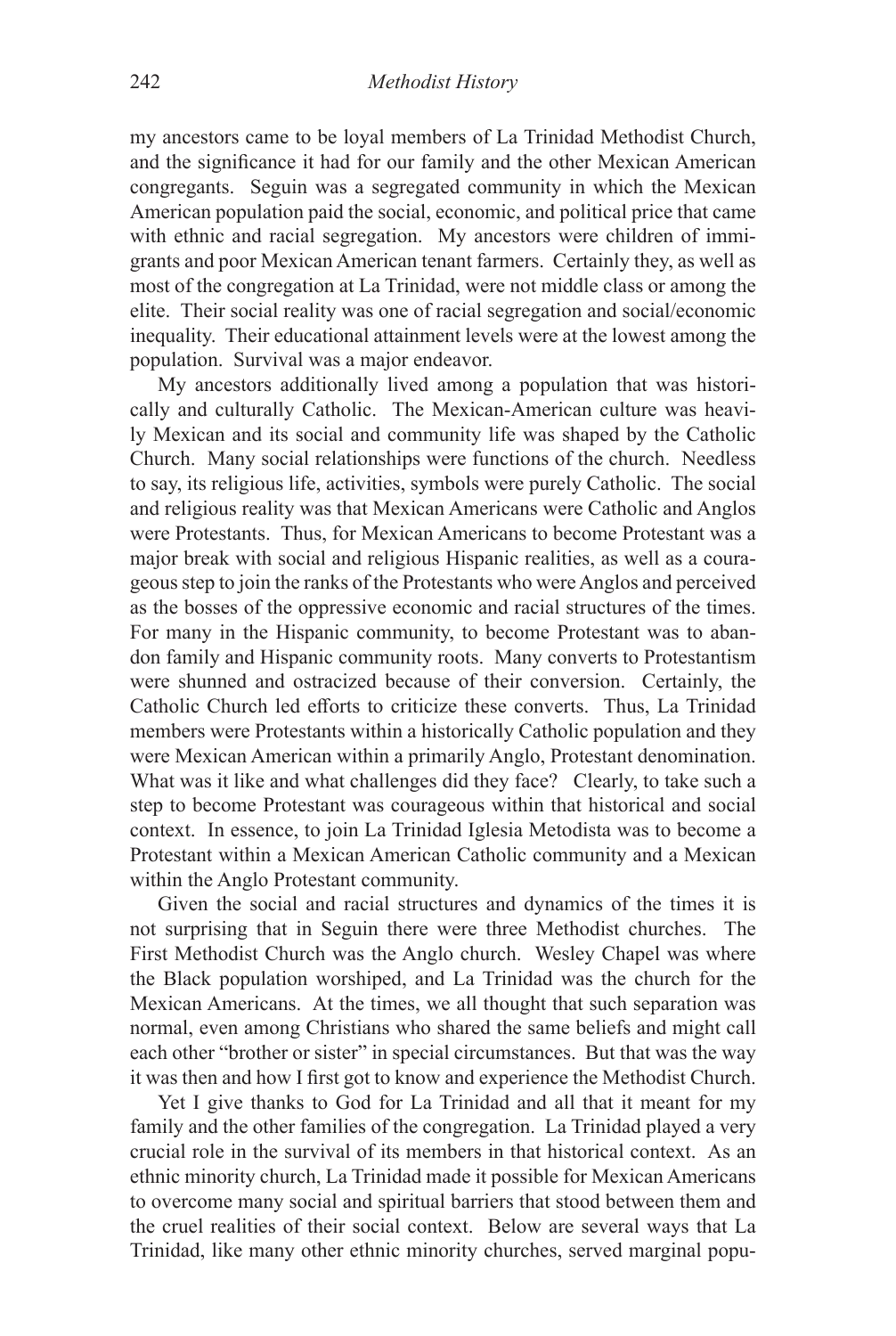lations to gain their dignity, provide them meaning and purpose, and affirm their personhood and cultures.

At the core of the Methodist Christian message was that we were all children of God made in the Divine image. At a time when we were defined as "Mexicans" with features that did not reflect the normative Anglo model of blue eyes and blond hair, we were told that we were made in God's image. Can you imagine that for those who were told that they were ugly or "less than" in their social context, La Trinidad taught them that they were created in God's image? We were not ugly or undesirable! How could we be ugly when we are in God's image? Every child was beautiful; every person was beautiful. Mexican Americans were created in God's image!

And not only did La Trinidad preach that we were made in God's image, but we learned that God loved us. Can you image such a message to those who were shunned and despised in their own communities? Instead of rejection and distance, we were told that God embraced and loved us. The message that God so loved the world, even for me and my Mexican American community, including my family and barrio, and that Jesus Christ gave his life for us was a powerful message of affirmation. We, the Mexican Americans, lowly in the Seguin social structures, were loved by God who gave his son for us. No other message was so powerful, uplifting, and affirming.

An important aspect of God's love was God's forgiveness. No matter my sin or wrongdoing, God was a gracious and forgiving God. Those in our community who had led difficult and problematic lives were offered forgiveness. The drunk, the gambler, the abuser, could all find cleansing in our church. La Trinidad represented a new beginning.

La Trinidad Iglesia Metodista was our world and the center of our social activities. When society told us that we were not acceptable and that we did not belong, La Trinidad offered a welcoming message. Rejection in the outside world where we had to learn to walk on the right side of the street, La Trinidad offered a place where we felt that we belonged. In the outside world we were denied service, but at La Trinidad we were served at the Lord's communion table. La Trinidad was the center of our social world. We did not belong to country clubs, garden clubs, or other social groupings for other people with the right ethnic background. La Trinidad offered us a place where we were welcomed. At La Trinidad, we had the Methodist Youth Fellowship (MYF), "los Hombres Metodistas, Las Mujeres Metodistas." The outside world told us that we did not belong, but La Trinidad told us that we belonged. To be able to say "I belong to La Trinidad" was empowering. La Trinidad offered a sense of belonging.

La Trinidad was our church. While the outside world told us that it was not ours, La Trinidad told us that it was our church. La Trinidad offered a sense of ownership. We could proudly say "La Trinidad is my church." The church was where we celebrated key events such as weddings, baptisms, and funerals. But it was also where we celebrated community at church meals, youth events, and women's gatherings. As our church, La Trinidad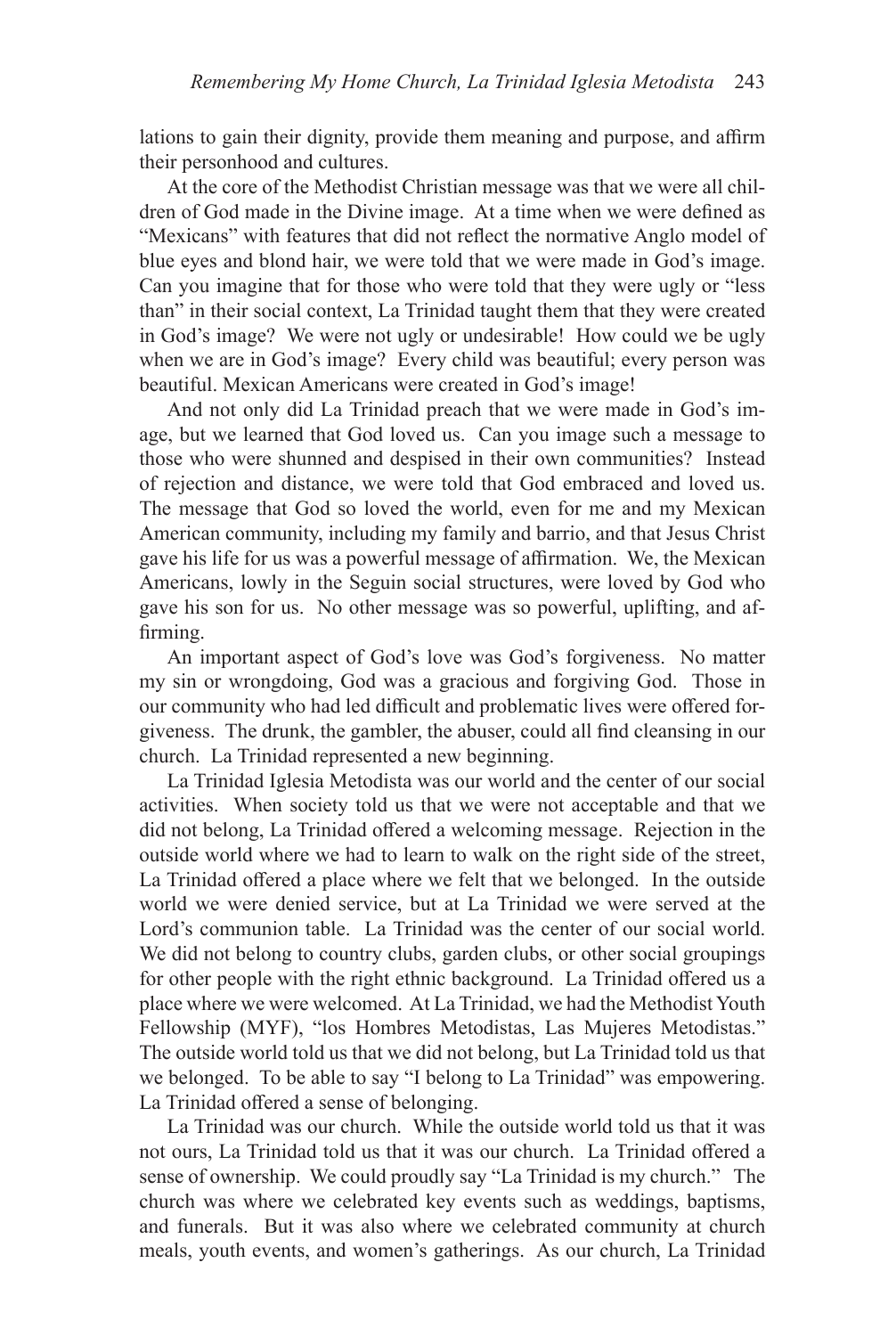was the center of our social life—especially since we were not part of the Anglo community and were shunned by the Mexican American community because we were Protestants. The sense of ownership was crucial for those with very little or had nothing at all.

An important role of La Trinidad was in building dignity among our ancestors. Most of our men worked as tenet farmers, digging ditches, and other manual labor, while our women cleaned other people's houses, took in laundry, or cared for Anglo children. In other words, we were the blue-collar laborers of the town, working with bent backs, straw hats, and rough hands. However, on Sunday mornings our women were Sunday School teachers and choir singers in beautiful robes. Our men changed from dirty work clothes to coats and ties and were the lay leaders, lay preachers, and officials of the church. La Trinidad offered dignified roles for our women and men. They became our role models. To the socially lowly, La Trinidad provided a sense of dignity and avenues for leadership.

La Trinidad offered our youth a place for socialization, leadership, and fellowship. Catholic parents would not allow their children to date Protestants in Seguin. Thus, Protestant youth had few places to socialize and play. La Trinidad offered the MYF, which became the social center of our lives. Friday night recreation was the most fun and extremely popular; many of these events served as opportunities where we could invite MYFs from neighboring towns to have a large social group. The MYF was where our Protestant youth could laugh and play, and even flirt without fear of shunning or criticism. The MYF organization which met every Sunday evening also provided our youth leadership development opportunities. The MYF taught our youth about business meetings, budgets, plans, and organization. Where else could a Mexican-American teenager experience being "president, secretary or treasurer," or learn how to conduct a business meeting?

La Trinidad Methodist Church served another important role. It affirmed our Hispanic culture. While in the public schools speaking Spanish was prohibited, at La Trinidad we conversed, sang, prayed, and read the Bible in Spanish. The Word was proclaimed in Spanish. It hit me one day that God understood Spanish. In fact, God was multilingual! Spanish was not something to avoid, deny, or be embarrassed about. Spanish was a divine language through which we could speak with God and God could speak to us. In fact, it was at La Trinidad that I learned to read Spanish by following the hymnal as we sang, and followed the Bible reading in Spanish. To affirm our language and culture was a liberating and affirming message that instilled pride and joy in who were as Mexican Americans. And la Trinidad served as a place where this could be done, surrounded by family and friends.

La Trinidad was a church that read. We read the Bible in Spanish and its Sunday School classes all had study books in English. Church taught us that it was important for us to read. The pastor had a personal library with many books! Not surprisingly, I witnessed the first generations to complete High School and then the next generations go on to college. As I look back, many in my generation went on to college and became professionals. Many